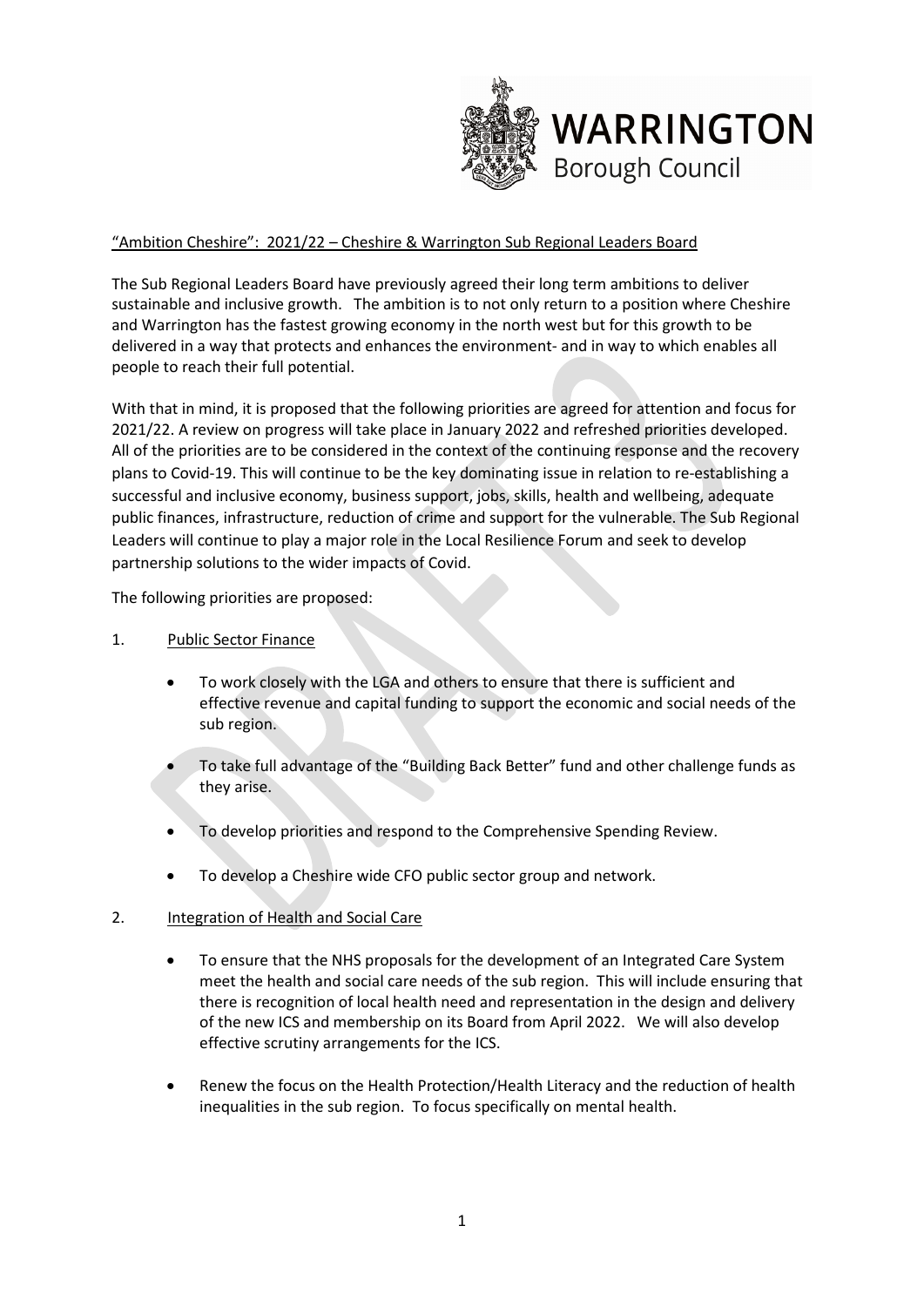## 3. Devolution/Levelling Up

- Continue to work with government on their policy proposals for devolution and to focus on the government's "Levelling Up" policies and specifically strongly advocate the sub region for investment from the "Levelling Up" fund and other challenge funds. Until there is credible new devolution policy from government, we will not do any further work on a devolution model.
- Continue to build strong but distinctive relationships with the Liverpool and Greater Manchester City Regions and the wider North West and Midlands.

# 4. Growing the Economy

• Move forward with the Sustainable and Inclusive Growth Commission and our commitment to clean energy and green growth.

### 5. Infrastructure

- Continue to seek government investment in roads, rail, cycling and digital infrastructure.
- To focus on the successful delivery of HS2/Northern Power Rail in the sub region.
- Continue to support the mission and work of Transport for the North and ensure we have a co-ordinated voice.
- To continue with the work of the Sub Regional Housing Board.
- 6. Skills
	- To realise the potential of the opportunities presented in the "Skills for Jobs/Lifelong Learning" White Paper. This will be even more important in order to respond to unemployment and to contribute to economic recovery.
	- To build more effective relations and engagement with the University of Chester, other local Universities and the College sector.
- 7. Public Service Transformation
	- To continue with the sub regional programme and to continue to look for funding opportunities as long as there are clear outcomes and benefits for the sub region and its partners. To consider the outcomes of the review of the programme that has been commissioned.

### 8. Crime/Anti-Social Behaviour

• Continue the work regarding the reduction of crime, fear of crime, anti-social behaviour and PVP and to ensure that it is co-ordinated and outcome focused.